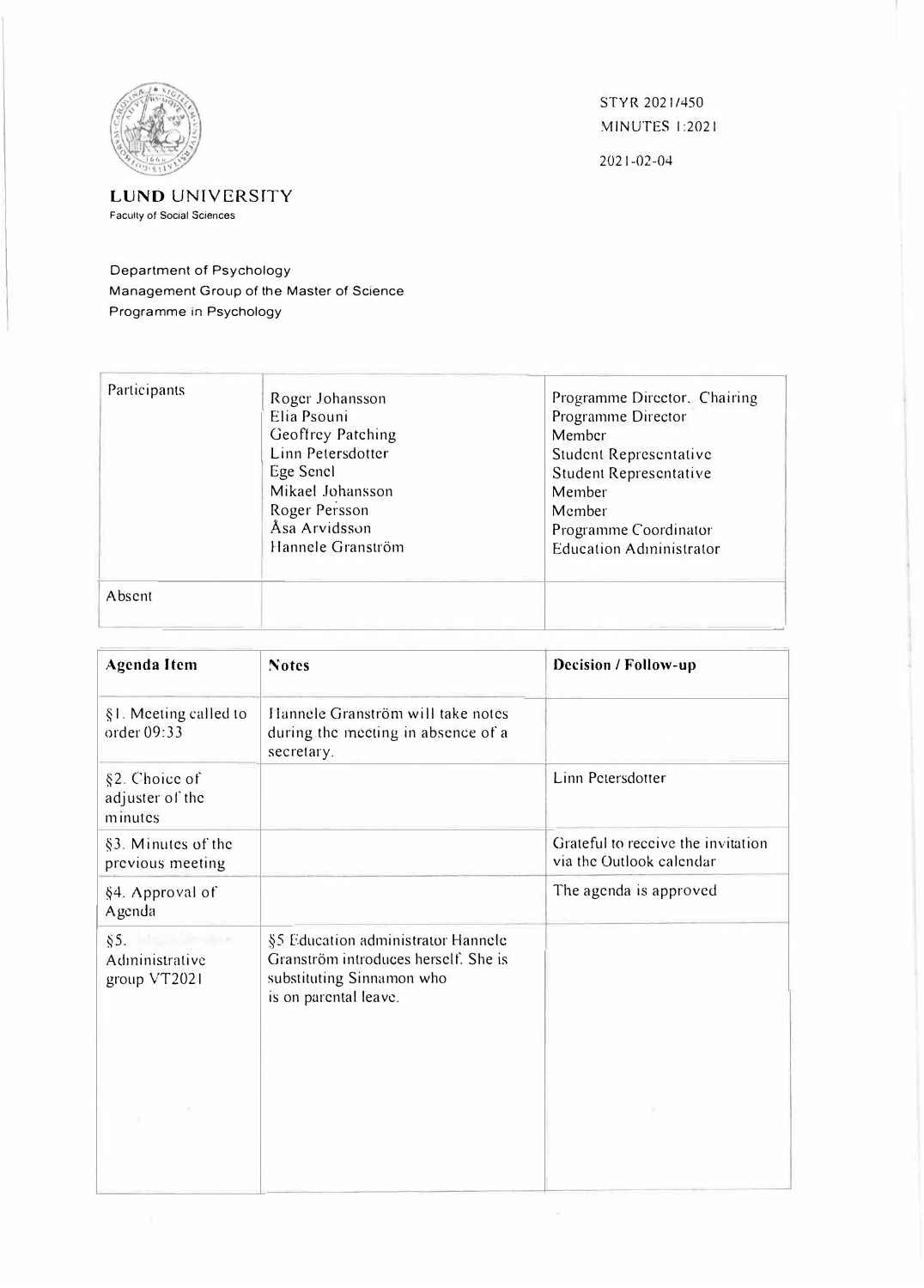| §6. Teaching during<br>the spring semester<br>-keeping up with<br>COVID19-related<br>challenges | Roger J informs that the Dean has now<br>decided that no campus teaching<br>is allowed, all teaching is provided<br>digitally until March 23.<br>We do not currently know if it will be<br>digital teaching throughout this spring<br>semester and if it is possible to get an<br>exemption for the coming teaching<br>period (end of March-beginning of<br>$June$ ).<br>Roger adds that the lack of clear<br>guidelines about how to interpret<br>previous instructions that international<br>students should be prioritized for<br>campus-based teaching makes the<br>present situation very difficult - both for<br>teachers and students.<br>Elia also adds that some students who<br>arc abroad prefer to stay there until it is<br>announced that there will be campus<br>teaching but that students who are in<br>Lund are not always coping well.<br>Feedback is welcomed from students:<br>Ege informs that second year students are<br>not so disturbed by the all-digital state<br>because they work with their Theses.<br>Linn informs that First year students arc<br>disturbed & tired of the situation. | Soon the autumn term will have to<br>be planned and it will (probably)<br>be easier for everyone to plan out<br>of an assumption that we will be in<br>a more "normal" situation Autumn<br>2021.<br>At the same time, it is difficult to<br>know how to inform the next<br>group of students (K2021) without<br>any clear guidelines from the<br>faculty.                                                              |
|-------------------------------------------------------------------------------------------------|------------------------------------------------------------------------------------------------------------------------------------------------------------------------------------------------------------------------------------------------------------------------------------------------------------------------------------------------------------------------------------------------------------------------------------------------------------------------------------------------------------------------------------------------------------------------------------------------------------------------------------------------------------------------------------------------------------------------------------------------------------------------------------------------------------------------------------------------------------------------------------------------------------------------------------------------------------------------------------------------------------------------------------------------------------------------------------------------------------------------|------------------------------------------------------------------------------------------------------------------------------------------------------------------------------------------------------------------------------------------------------------------------------------------------------------------------------------------------------------------------------------------------------------------------|
| §7 Programme revision<br>- the new Programme<br>syllabus<br>(utbildningsplan)<br>(decision)     | The syllabus for the program will be<br>decided and some points are discussed in<br>this meeting.<br>- Goals<br>Geoffrey, Roger P, Roger J, Elia and<br>Mikael J review the new texts and edit as<br>necessary.                                                                                                                                                                                                                                                                                                                                                                                                                                                                                                                                                                                                                                                                                                                                                                                                                                                                                                        | The suggested revised syllabus is<br>approved by the Programme<br>leadership group!<br>Elia will send out the syllabus for<br>the program and also the syllabus<br>for the courses will be sent.<br>Roger P will also have access to<br>"DropBox" where the course<br>syllabi for the courses are<br>collected.<br>Åsa will add information about<br>how long the students can study<br>according to the old syllabus. |

 $\label{eq:3.1} \frac{1}{2} \sqrt{2} \left( \frac{1}{2} \left( \frac{1}{2} \left( \frac{1}{2} \left( \frac{1}{2} \left( \frac{1}{2} \left( \frac{1}{2} \left( \frac{1}{2} \left( \frac{1}{2} \left( \frac{1}{2} \left( \frac{1}{2} \left( \frac{1}{2} \left( \frac{1}{2} \left( \frac{1}{2} \right) \right) + \frac{1}{2} \left( \frac{1}{2} \left( \frac{1}{2} \left( \frac{1}{2} \left( \frac{1}{2} \right) \right) + \frac{1}{2} \$ 

Postal address Box 213, S-221 00 Lund, Sweden Visiting address Allhclgona Kyrkogata 16A Telephone, +46 46 222 00 00 Websitehttp://www.psy.lu.se

 $\sim$